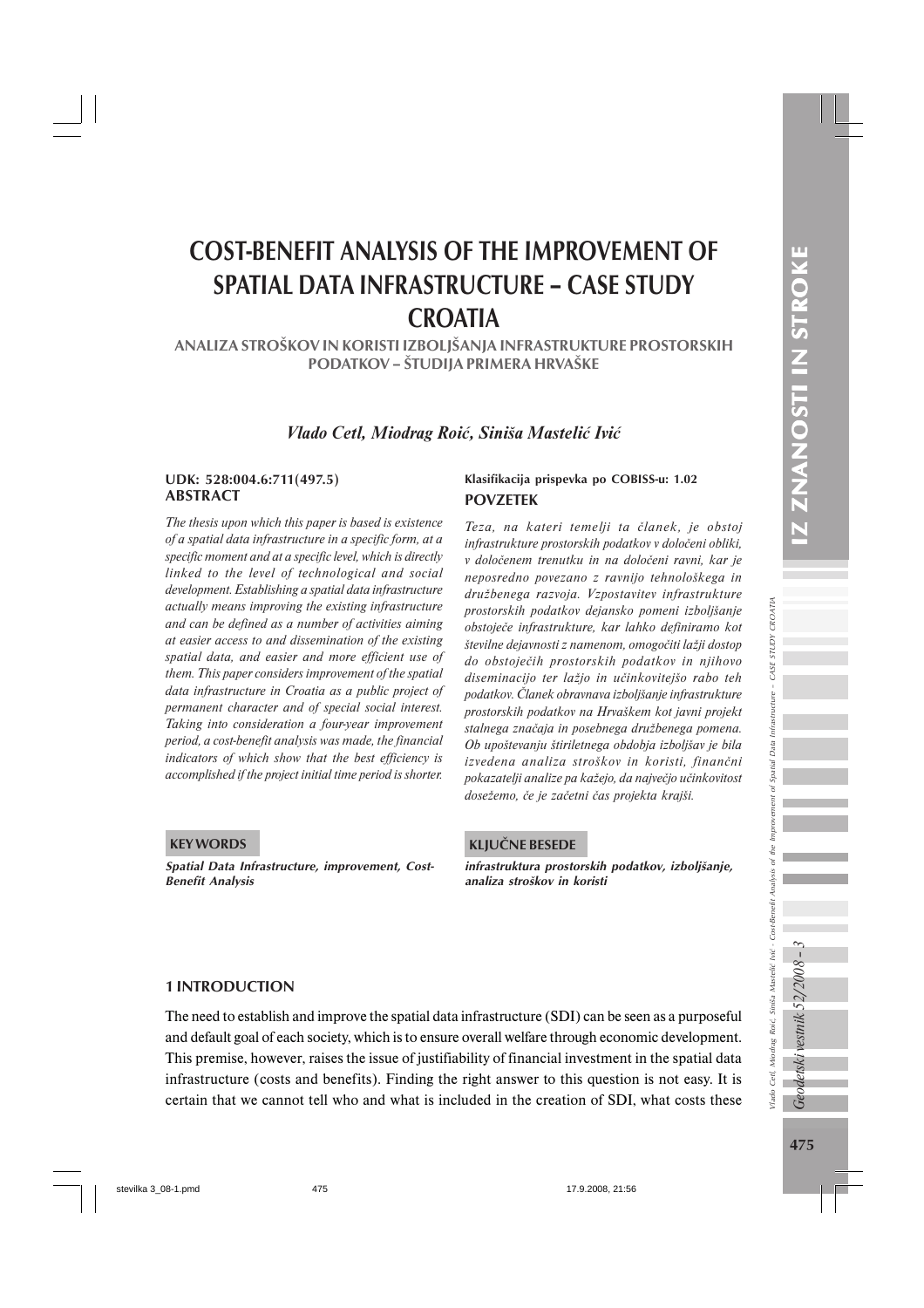activities make, and what sources of financing are necessary (Rhind, 2000). Implementation and improvement of SDI includes some significant economic factors: cost-benefit analysis, financing, pricing policy, and the market.

The need to make a cost-benefit analysis for the SDI is of great importance, although they receive very little attention and few works deal with this topic. Researches in the field of economics are essential to facilitate more informed SDI developments in the future (Masser, 2005). The costs are to be seen through many factors, such as: producers of spatial data, software, hardware, communication infrastructure, human resources, etc. The starting point in such research should be the very definition of the SDI and the included factors as well as of those which tend to be included. All current as well as potential users of spatial data have to bear in mind the costs and benefits. It has been long known that investments in digital data have to generate bigger benefits than costs in order to get success. Precise cost-benefit analyses of the implementation and use of geoinformation systems are, unfortunately, very rare (Gillespie, 2000).

This paper sees the establishment of SDI as a public project aiming at improvement of the existing spatial data infrastructure (Cetl, 2007). Taking into consideration a four-year improvement period, a cost-benefit analysis of the spatial data infrastructure establishment was made on the example of Croatia. Croatia is on its way towards full membership in the European Union, so that improvement of the existing national spatial data infrastructure is of key importance, as well as joining the INSPIRE.

## 2 IMPROVEMENT OF THE SPATIAL DATA INFRASTRUCTURE

SDI has existed for a long time, i.e. since the moment the first spatial data started to be collected systematically and presented on plans and maps (Phillips et al., 1999). The traces go back to ancient times, to Babylon and Egypt. The Egyptian surveyor "harpedonapt" would, according to the plans and schemes, re-do measurements of the parcel boundaries after each flood of the Nile. The basis for building an irrigation system, regulating the Nile and building big constructions was the keeping of spatial data and their use for specific tasks. The development of SDI from ancient times till today is directly linked to the development of the technologies for spatial data collection, information-communication technologies and the level of social development.

Bearing that in mind, we can conclude that SDI has always existed in a certain form, but the level of its implementation has differed according to a particular moment. Against this backdrop, building or establishment of SDI can be seen as improvement or enlargement of the existing one. In line with this, improvement of SDI can be defined as: a number of activities aiming at easier access to and simpler and more efficient use of the existing spatial data. These activities include:

- 1. Raising social awareness of the importance of spatial data, and managing better coordination and cooperation between all included parties;
- 2. Customization of the existing spatial data to the appropriate standards and technologies;
- 3. Design of metadata that will describe the existing sets of spatial data;
- 4. Creation of a catalogue and the necessary infrastructure.

Geodetski vestnik 52/2008 - 3

Vlado Cetl, Miodrag Roić, Siniša Mastelić Ivić - Cost-Benefit Analysis of the Improvement of Spatial Data Infrastructure – CASE STUDY CROATIA

Analysis

Cost-Benefit

Siniša Mastelić Ivić

Roić. Miodrag

ado

Spatial Data Infrastructure - CASE STUDY CROATIA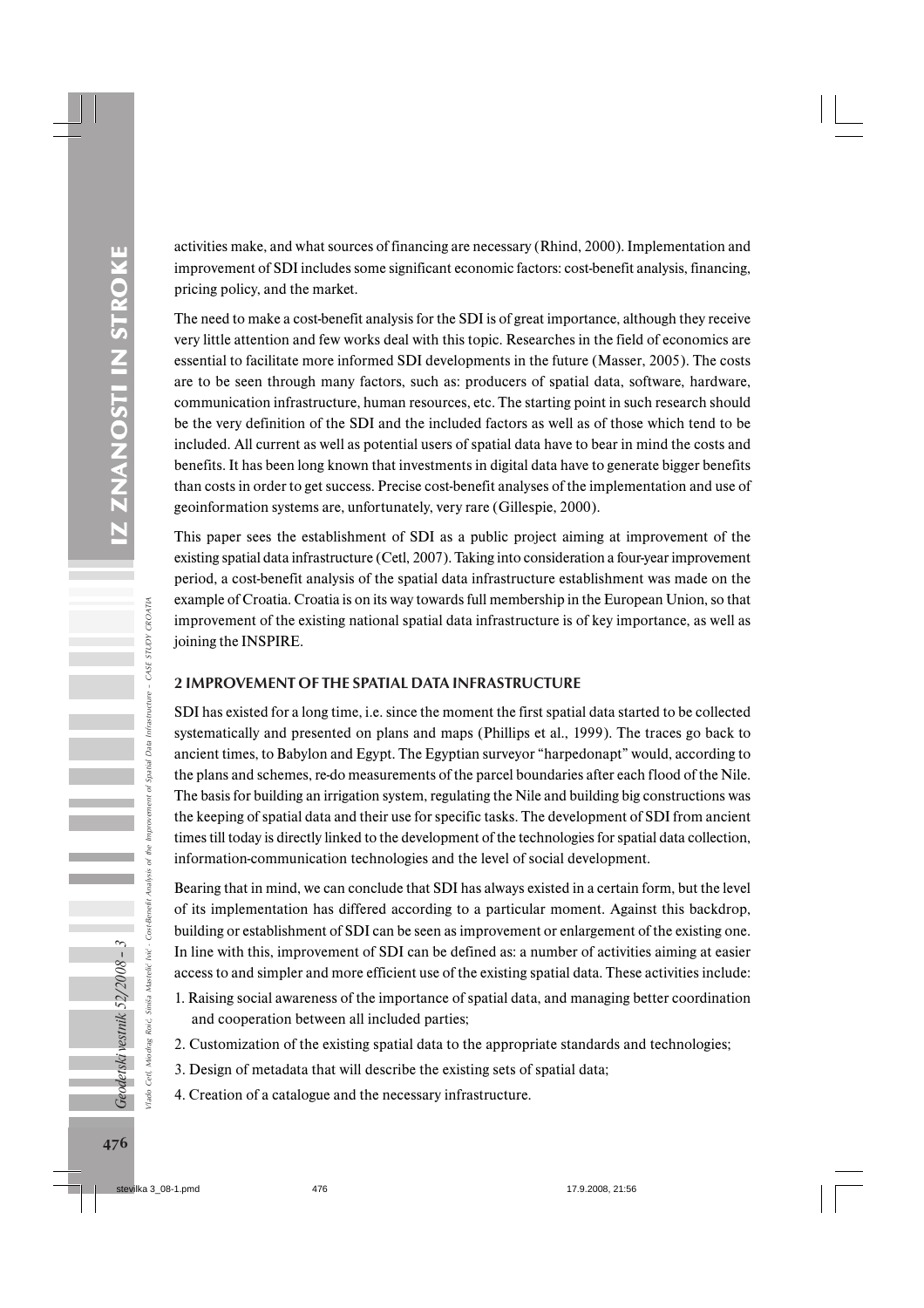SDI has several important features which, due to its structure, make it different from other infrastructures. These features can be considered as the following: wide spread, simple use, flexibility, and the groundwork for other activities and services. So far different models of SDI have been presented and implemented worldwide. Most of them show identical or very similar components and attributes. Figure 1 shows the logic structure of SDI.





Paradigms of the spatial data distribution are to be seen through several time periods from 1960s to 1990s when the concept of spatial data infrastructure started to denote the set-up of standards for spatial data exchange and of the national spatial data infrastructures in the USA, Great Britain, Canada and the European Union (Coleman and McLaughlin, 1997).

Undoubtedly the biggest initiative towards making SDI was President Clinton's Executive Order 12906 (URL 1): "Coordinating Geographic Data Acquisition and Access: The National Spatial Data Infrastructure," from 1994. This order boosted the SDI improvement not only in the USA, but in the whole world (Cetl et al., 2003).

Looking from today's perspective, the SDI development can be divided into two generations. The first generation was primarily oriented towards technical issues and data as final products (product-oriented), while the second one has been oriented towards users and services (serviceoriented). Spatial data users do not only want to access data, but also use various services and analyses, which includes combining different heterogeneous spatial databases and other sources (Donaubauer, 2004). A prerequisite for this new, user- and service-oriented SDI generation is interoperability, i.e. a free flow of data in heterogeneous computer surroundings, based on the relevant international standards.

## 3 COST-BENEFIT ANALYSIS

## 3.1 Defining the project of improvement of the existing SDI

SDI develops in line with the development of the background, i.e. economic, technological and

Geodetski vestnik 52/2008 - .

Vlado Cetl, Miodrag Roić, Siniša Mastelić Ivić - Cost-Benefit Analysis of the Improvement of Spatial Data Infrastructure – CASE STUDY CROATIA

ľado Cetl, Miodrag Roić, Siniša Mastelić Ivić - Cost-Benefit Analysis

Improve of the 1

- CASE STUDY CROATIA

Spatial Data Infrastructure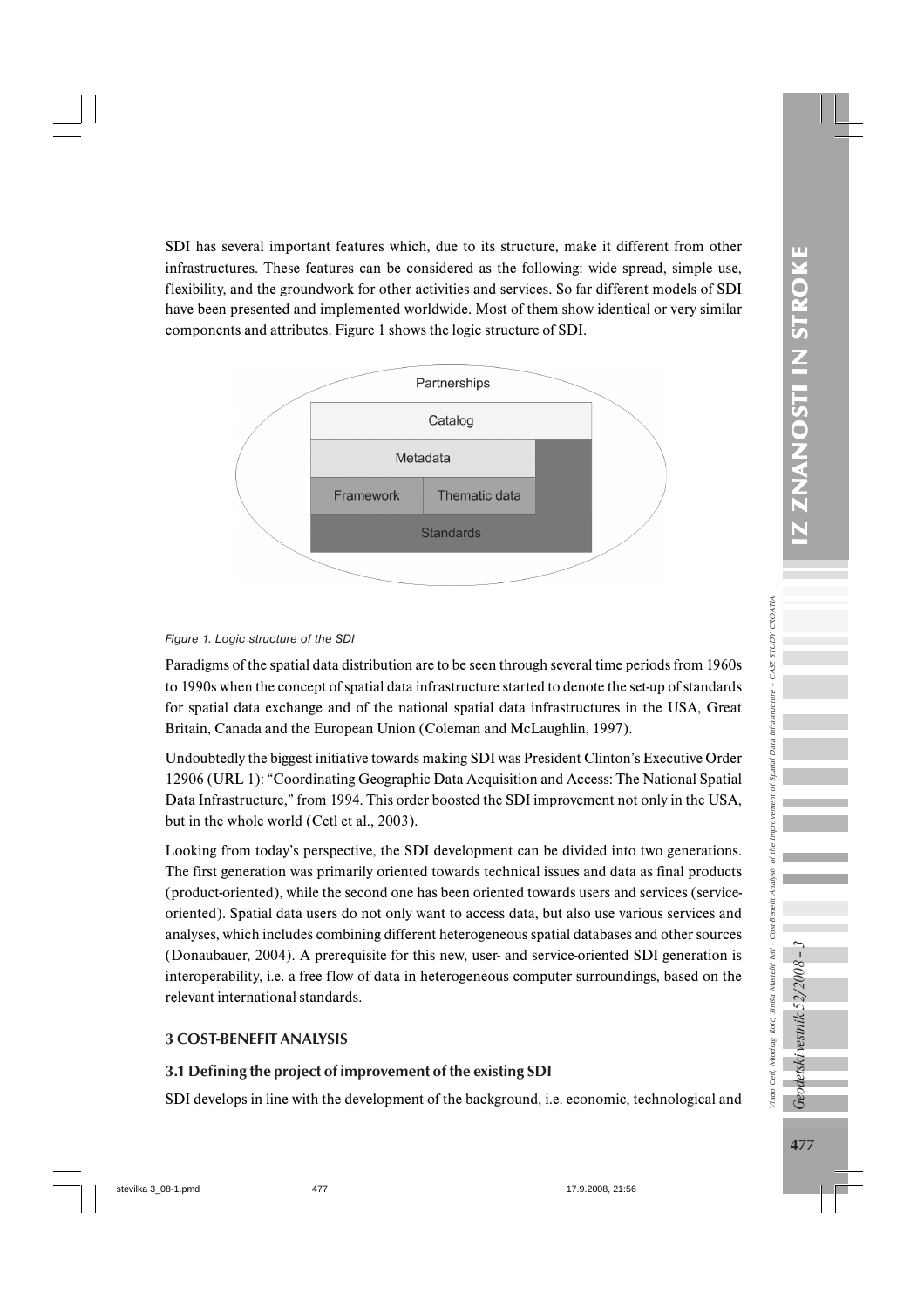social development. In this context, the SDI improvement at a specific moment, considering its distinctiveness, can be seen as a project with predefined goals and a time limit. If a project is in the public interest, it is referred to as a public project. In this context, the SDI improvement, considering its effects and importance, which are in the interest of whole society, should be seen as a public project, with no alternative characterizations.

The main goal of the SDI improvement is enhancement of the existing state, i.e. creation of the surroundings that will enable a simple and efficient access to the existing sets of spatial data for all interested users. This goal is to be accomplished through a number of activities that will improve the basic components of SDI, which includes customization of the existing spatial data for wider dissemination and creation of a metadata catalog. Production of new spatial data is not considered within this project.



*Figure 2. Organization chart of the SDI improvement project*

Geodetski vestnik 52/2008 - 3 Cetl, Miodrag Roić, Siniša Mastelić Ivić

Vlado Cetl, Miodrag Roić, Siniša Mastelić Ivić - Cost-Benefit Analysis of the Improvement of Spatial Data Infrastructure – CASE STUDY CROATIA

of the

Cost-Benefit Analysis

CASE STUDY CROATIA

Infrastructure -

of Spatial Data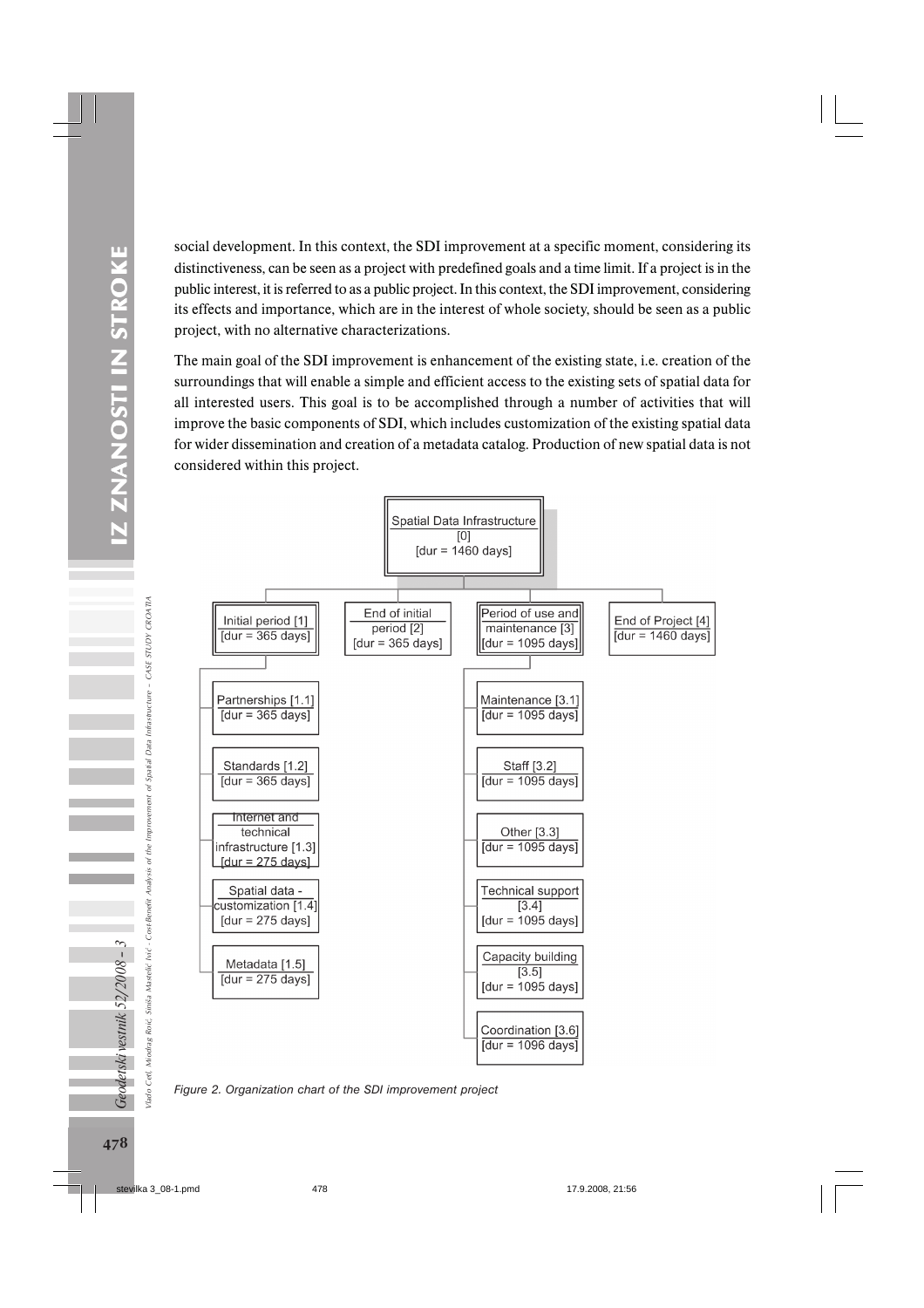A time period for the SDI project is taken to be 4 years (Figure 2). The first year is an initial period, i.e. a period of capital investments in the improvement of particular SDI parts. After the initial period, the rest is a period of use and maintenance, in which benefits from the SDI set-up are to be seen. Definition of the project as a four-year period can be, in Croatia's context, explained by the following important factors:

- 1. Enforcement of the new Act on State Survey and Real Estate Cadastre;
- 2. The new geodetic data and planar cartographic projections in official use (Bašić, 2007);
- 3. Joining the EU, which requires an organized spatial data and services market, and full readiness to join the INSPIRE.

The initial period includes improvement of the basic SDI components: partnerships, standards, spatial data customization, the Internet and technical infrastructure, and metadata. The result of the initial period is establishment of a catalog as the system central point for the dissemination of spatial data. At the end of the four-year period, the SDI project is to be redefined according to the accomplished results, new technologies and users' requests.

### 3.2 Cost assessment

Defining everything included within the SDI includes the costs of improvement, as well as other linked activities. The sources and extents of costs are to be considered accordingly:

- · Costs of spatial data collection and/or maintenance;
- Costs of the material infrastructure (hardware and net resources):
- Costs of data customization to the appropriate standards, creation of metadata and a catalog;
- Costs of human resources:
- Other costs.

If we start from the assumption that data already do exist, the costs of data collection can be omitted, and only the costs of updating and maintaining data are to be considered further. A cost assessment simulation of the SDI improvement project in Croatia is presented in Table 1.

| Task Name                             | <b>Outline Number</b> | Fixed Cost (HRK) | Fixed Cost (EUR) |
|---------------------------------------|-----------------------|------------------|------------------|
| <b>Spatial Data Infrastructure</b>    | 0                     | 46,600,000.00    | 6,418,732.78     |
| <b>Initial periods</b>                | 1                     | 36,700,000.00    | 5,055,096.42     |
| Partnerships                          | 1.1                   | 1,200,000.00     | 165,289.26       |
| <b>Standards</b>                      | 1.2                   | 1,000,000.00     | 137,741.05       |
| Internet and technical infrastructure | 1.3                   | 10.500.000.00    | 1.446.280.99     |
| Spatial Data – customization          | 1.4                   | 9,000,000.00     | 1,239,669.42     |
| Metadata                              | 1.5                   | 15,000,000.00    | 2,066,115.70     |
| End of initial period                 | $\overline{2}$        |                  |                  |
| Period of use and maintenance         | 3                     | 9,900,000.00     | 1,363,636.36     |
| End of Project                        | 4                     |                  |                  |

 $7e$ 

detski vestnik 52/2008

Vlado Cetl, Miodrag Roić, Siniša Mastelić Ivić - Cost-Benefit Analysis of the Improvement of Spatial Data Infrastructure – CASE STUDY CROATIA

flado Cetl, Miodrag Roić, Siniša Mastelić Ivić - Cost-Benefit Analysis

vorduy the ð.

**CROATIA** 

- CASE STUDY

of Spatial Data Infrastructure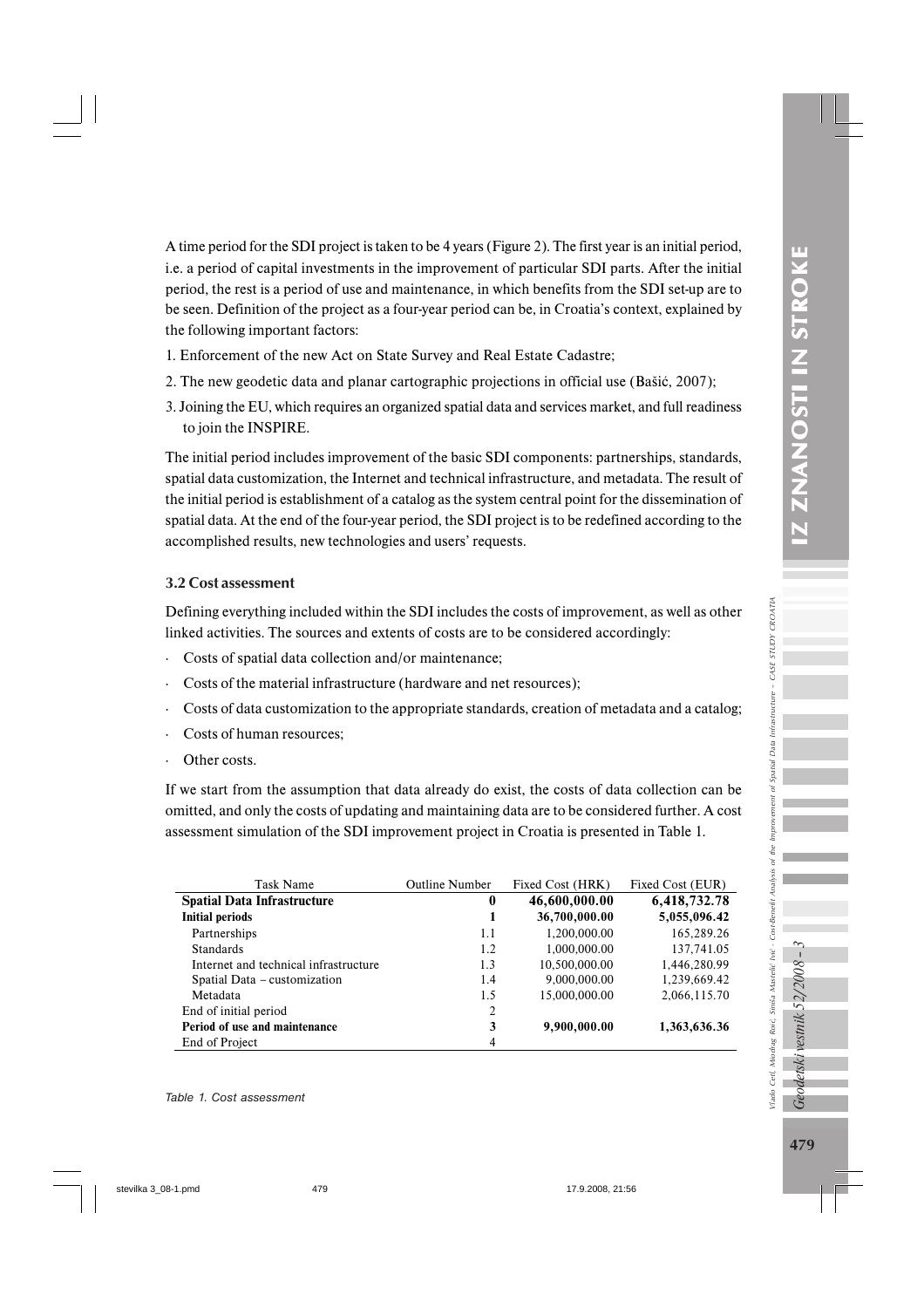The cost assessment simulation was made for the initial one-year period and the three-year period of use and maintenance. The monetary unit which was used is the Croatian Kuna (According to the exchange rate list of the Croatian National Bank on the day  $28<sup>th</sup>$  March 2008. 1 EUR = 7.26 HRK). The costs from the initial period of investment make up the biggest part of the total project costs. The costs are presented for the joint activities, and the biggest amount goes to the creation of metadata, the Internet and technical infrastructure, and the customization of spatial data. The existing studies also show that the costs of creation and maintenance of metadata are high (URL 2). Referencing of the initial costs to the population number or to the area shows that the costs of investment equal HRK 8.27 (EUR 1.11) per capita, or HRK 418.66 (EUR 56.60) per km2. The costs of annual use and maintenance are evaluated at HRK 3,300,000.00 (EUR 454,545.45), and the biggest part covers the staff employment, technical support and capacity construction. The presented cost assessment simulation of the SDI project covers the national level, not taking into consideration the lower, i.e. regional and local levels.

To perform particular activities within the project, it is necessary to ensure the appropriate resources. In this case, the main resources in the initial period are the state budget and credit grants. Besides the main resources, the producers of spatial data are expected to be included as a resource. It is expected that their financial contribution will be low in the initial period and will increase in time. A bigger participation of the producers is to come with the development of new services, which will be offered to meet the users' needs and create added value. A prerequisite for this is the completion of the initial period and the set-up of a functional spatial data frame and a metadata catalog.

#### 3.3 Benefit assessment

Unlike the costs, which can be assessed and approximated with a high degree of certainty, assessment of the benefits is much more complicated. The reason for this is a potentially big number of different applications and users who, by using spatial data and information, create further improvement and revenue in their organizations, which affects indirectly the whole society. The benefits from the creation and improvement of SDI can be divided into several categories:

- Reduction of redundancy, reduction of costs, and widening of the range of production and services for spatial data producers;
- Reduction of costs, and widening of the range of production and services for spatial data users;
- Direct and indirect benefits for the whole society by improving the public information services.

The key factor in the assessment of benefits is the recognition of spatial data as a national asset. If the data are created for only one or two institutions, then there are no benefits for the whole society, which results in redundancies. Re-use of the data and information and sharing of the sources is equally important as the primarily intended use.

Vlado Cetl, Miodrag Roić, Siniša Mastelić Ivić - Cost-Benefit Analysis of the Improvement of Spatial Data Infrastructure – CASE STUDY CROATIA

of the

Cost-Benefit Analysis

Siniša Mastelić Ivić

Roić

 $\theta$ 

 $-$  CASE STUDY CROATI/

of Spatial Data Infrastructure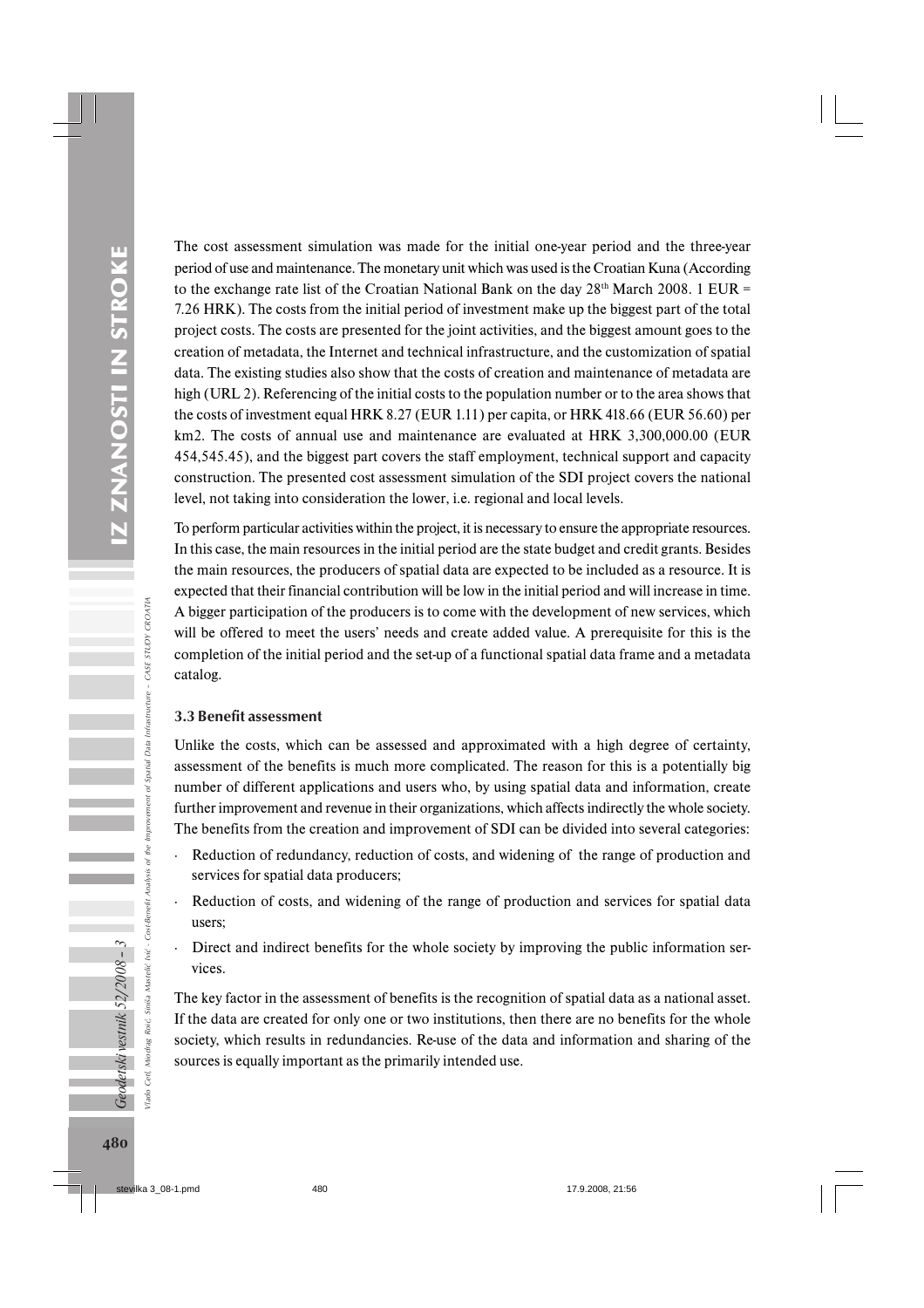If the benefits are seen with regard to easier access to spatial data, they can be expressed as (Annoni, 2004):

- 1. approx. 2% saving of working time annually spent in the public sector on searching and obtaining spatial data;
- 2. saving of approx. 10 hours annually spent on the part of spatial data users.

According to the presented criteria, a benefit analysis was made as given in Table 2.

|                                             | <b>HRK</b>    | EUR          |
|---------------------------------------------|---------------|--------------|
| Public sector                               | 4.200.000.00  | 578.512.40   |
| Private sector and other spatial data users | 17.756,000.00 | 2.445.730.03 |
| <b>Total</b>                                | 21,956,000.00 | 3,024,242.43 |

#### *Table 2. Assessment of direct annual benefits*

In the assessment of direct benefits in the public sector, the average of a 40-hour working week and a pay of 100 HRK per working hour was taken into consideration. The 2 % saving of working time, if we calculate it with the assumption of 1000 public officials, amounts up to HRK 4,200,000.00 (EUR 578,512.40) annually. The 10-hour annual saving of time in the private sector and with other users (citizens), assuming that the spatial data and information sector make up 0.4% of the GDP, results in HRK 17,756.000.00 (EUR 2.445.730,03) of direct benefits. Assessment of the total annual direct benefits equals HRK 21,956,000.00 (EUR 3,024,242.43). Experiences from countries with a well developed spatial data infrastructure show that spatial data and information sector make up more than 0.6% of GDP (URL 3).

## 3.4 Calculations of financial indicators

As the key conditions for deciding on the acceptance or rejection of a project, in a cost-benefit analysis financial indicators are calculated. Most commonly the following are used (Acocella, 1998):

- 1. Calculation of the net present value (*NPV*);
- 2. Calculation of the internal rate of return (*IRR*);

If for a project *m* a set of benefits  $b_t^m$  and a set of costs  $c_t^m$  are defined in time *t*, then the sum of

the project present value can be expressed as:  $B^m = \sum_{t=0}^n B_t^m (1 + i)^{-t}$ *t*  $B^m = \sum B_i^m (1+i)^{-t}$ 0  $(1+i)^{-t}$  where *i* is a discount rate, and

 $(1+i)^{-1}$  a discount factor. The costs can be defined similarly:  $C^m = \sum_{i=0}^n C_i^m (1+i)^{-1}$ *t*  $C^m = \sum C_i^m (1+i)^{-t}$ 0  $(1+i)^{-t}$ .

The absolute net present value is defined as a deduction between the benefits and the costs of a project, i.e.:

$$
NPV^m = B^m - C^m \tag{1}
$$

*Geodetski vestnik 52/2008 - 3* 

Vlado Cetl, Miodrag Roić, Siniša Mastelić Ivić - Cost-Benefit Analysis of the Improvement of Spatial Data Infrastructure – CASE STUDY CROATIA

flado Cetl, Miodrag Roić, Siniša Mastelić Ivić - Cost-Benefit Analysis

the Improv

CROATIA

- CASE STUDY

Spatial Data Infrastructure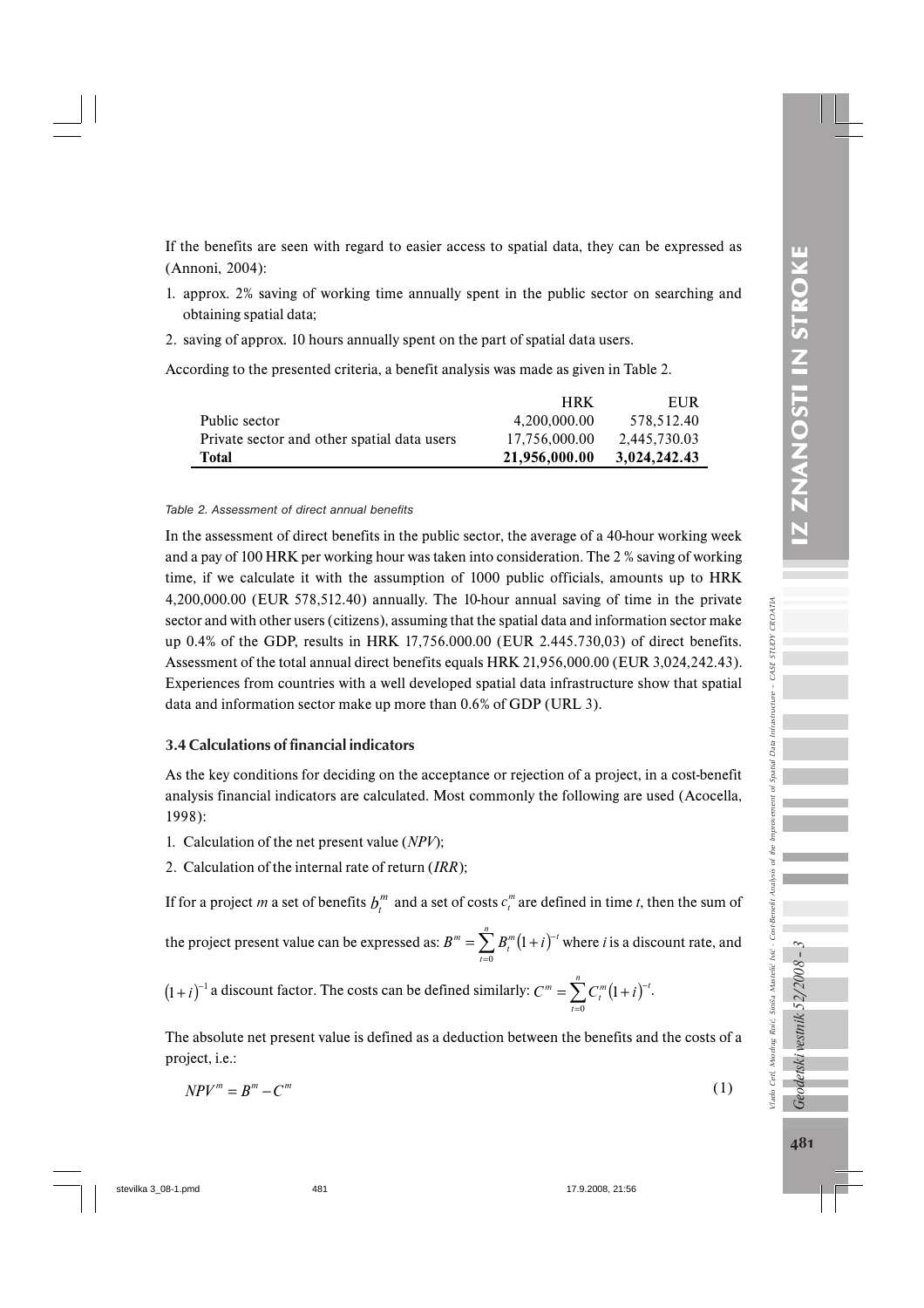The basic rule for accepting a project is a positive *NPV*, i.e. each project with *NPV* > 0 for the given discount rate is worth implementing. In the analysis of more mutually exclusive projects, the one with the biggest *NPV* is chosen.

The second criterion for decisions is the internal rate of return (*IRR*) which is a discounted rate where the sum of discounted benefits equals the sum of discounted costs. This means that *IRR* is a rate where  $NPV = 0$ . The of a project is a discounted rate defined in the following equation:

$$
\sum_{t=0}^{n} B_t^m (1+i)^{-t} - \sum_{t=0}^{n} C_t^m (1+i)^{-t} = 0 \text{ or } B^m - C^m = 0
$$
 (2)

When using *IRR* as an indicator, a project is considered worthwhile and acceptable if its *IRR* is bigger than the social discount rate, for which we can at a certain moment assume that it equals the market interest rate. With mutually exclusive projects, the one with the highest *IRR* is chosen. In comparison to the *NPV*, *IRR* is a more acceptable indicator because it requires no prior choice of the discount rate for the purpose of discounting costs. Generally, projects with a negative net present value or an internal rate of return lower than 5 % do not satisfy. Such projects are to be remade or rejected.

Besides the presented criteria, as a financial indicator also the ratio between the net benefit and the total costs is used, expressed in monetary units, which is called the return on investment or *ROI*.

On the basis of the cost-benefit analysis of the SDI improvement project in Croatia, it is possible to express the ratio between the costs and the benefits, and calculate the net present value of the project for a four-year period (Figure 3).



*Figure 3. NPV and ROI for a one-year initial period (HRK)*

The discount rate was taken to be the current 4.5 % rate of the Croatian National Bank. The discount factor is calculated for each year separately, and the project net present value is calculated as a sum from time  $t = 0$  (the initial period) to time  $t = n$  (in this case four years) according to equation (1). In the initial period, i.e. in the project's first year, there are no benefits, so the net benefit is the "negative" value of the initial costs HRK - 36,700,000.00 (EUR - 5,055,096.42).

Geodetski vestnik 52/2008 - 3

Vlado Cetl, Miodrag Roić, Siniša Mastelić Ivić - Cost-Benefit Analysis of the Improvement of Spatial Data Infrastructure – CASE STUDY CROATIA

ď

Siniša Mastelić Ivić - Cost-Benefit Analysis

Poić,

the Improvement

of Spatial Data Infrastructure - CASE STUDY CROATIA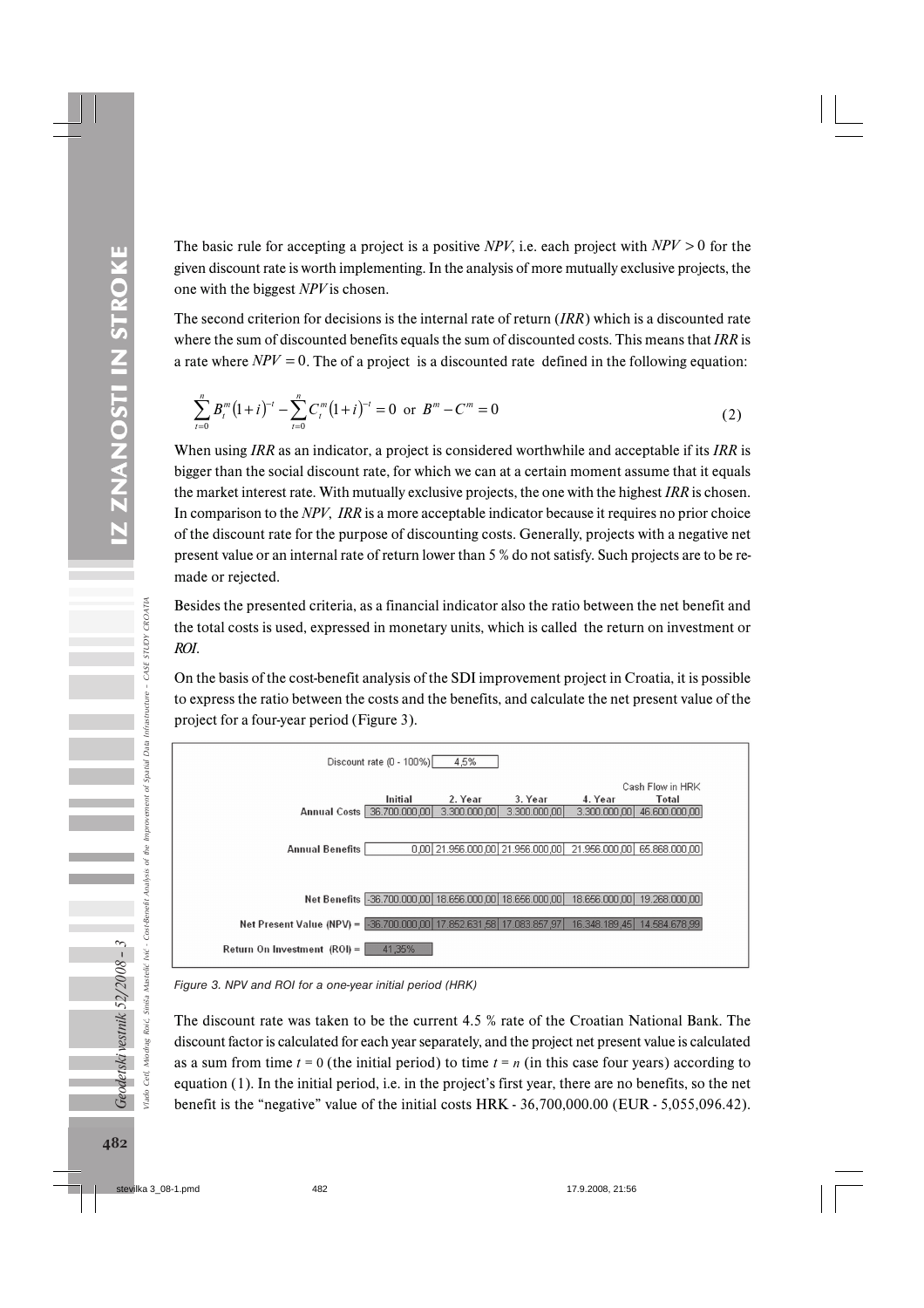The benefits are seen only after the initial period, in the second, third and fourth year of the project, and their net value is calculated as a deduction between the total benefits and costs. The net present value is calculated by multiplying the appropriate discount factor and summing-up for the whole period. Based on the calculations of the ratio between the costs and benefits for a fouryear period, the *NPV* of the SDI project equals HRK 14,584,678.99 (EUR 2,008,908.95). The positive net present value of the project justifies its implementation. It is to be mentioned that the NPV amount is not big in absolute terms, which is a direct consequence of the impossibility of assessment of all indirect improvement benefits in monetary units.

The ratio between the net benefits and the total costs or return on investment (*ROI*) equals 41.35 %, which is also a reliable indicator of the project justifiability. If instead of the net present value we calculate the internal rate of return, according to equation (2), we get the *IRR* of 24.48 %. Such an *IRR* is bigger than the social discount rate and it is a reliable indicator of the project justifiability. If the project initial time period is increased to two years, the net present value decreases to *NPV* = HRK 6,448,554.59 (EUR 888,230.66), and the ratio between the net benefits and the total *ROI* to 22.11 % (Figure 4).



*Figure 4. NPV and ROI for a two-year initial period (HRK)*

In the examination of a two-year initial period, the assumption is that the twice smaller benefits already come up in the second year of investment, but to the costs of investment in the second year the costs of maintenance are added. The costs of maintenance are also twice smaller. The internal rate of return in this case equals 15.36 %, which is still an acceptable indicator of the project justifiability, but also significantly smaller than in the case of a one-year initial period. By expanding the initial period to three years, it is to be expected that in the total annual costs for the second and third year the maintenance costs will rise. In the second year they equal one third, and in the third year two thirds of the total annual maintenance costs. Also, the assumption is that the annual benefits are proportional to this. In this case the project *NPV* is HRK - 1,453,996.87 (EUR - 200,275.05), and *ROI* 1.41 %. The internal rate of return *IRR* is 1.25 %. These financial indicators are not acceptable and in this case the SDI improvement project is to be rejected. If the initial period is expanded to four or more years, the financial indicators show even worse values,

Geodetski vestnik 52/2008 - 5 Cetl, Miodrag Roić,

Vlado Cetl, Miodrag Roić, Siniša Mastelić Ivić - Cost-Benefit Analysis of the Improvement of Spatial Data Infrastructure – CASE STUDY CROATIA

Siniša Mastelić Ivić - Cost-Benefit Analysis

hado

 $-$  CASE STUDY CROATIA

Spatial Data Infrastructure

Ŕ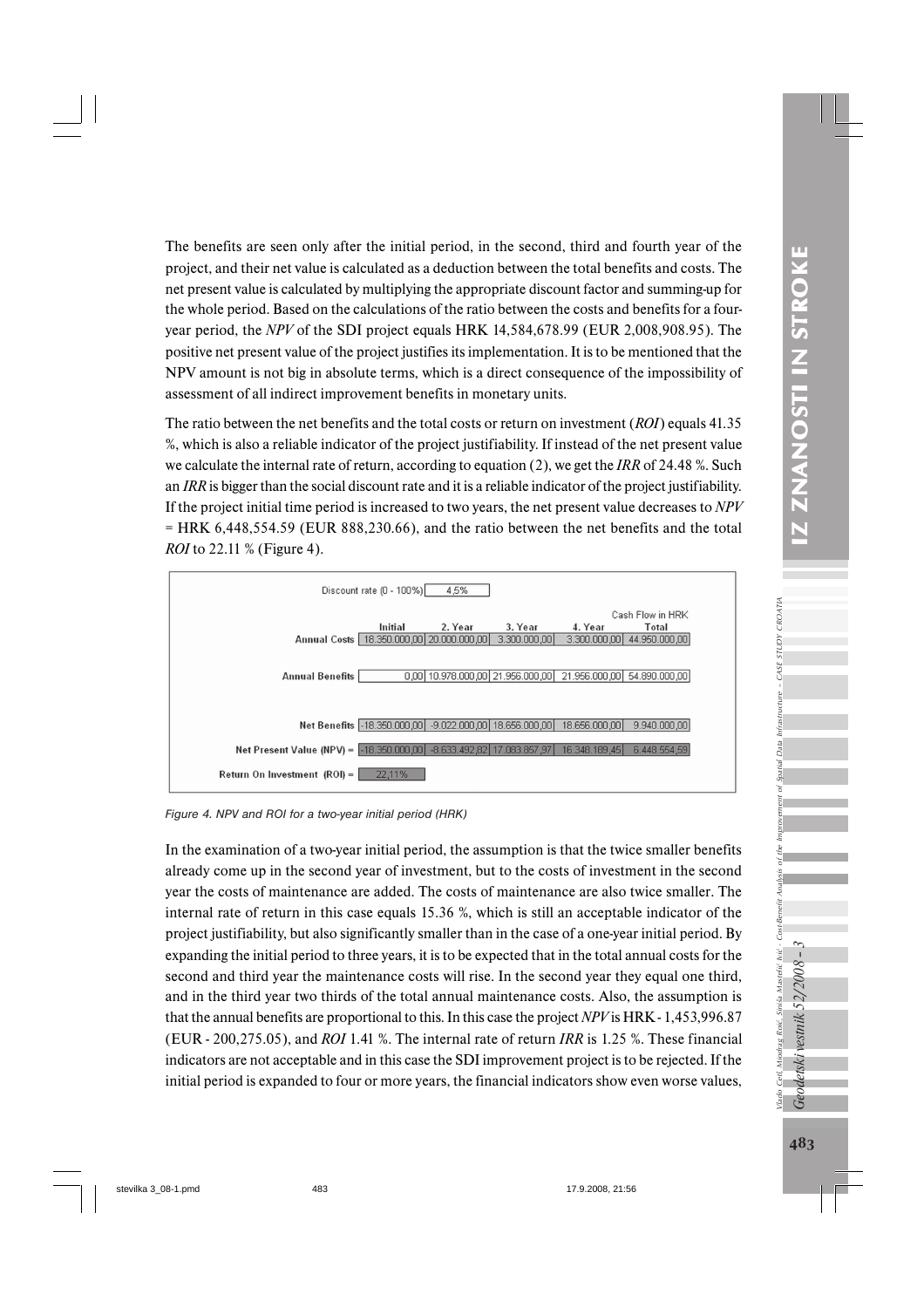so examination of such cases is not necessary. In Figure 5 the ratios from the aforementioned three cases are presented.



*Figure 5. The ratio of net benefits and annual costs (HRK)*

The figure shows a ratio of the net benefits and the total annual costs. The particular cases are marked with a number in parentheses, depending on the duration of the initial period in years. It is clear from the figure that the first case (1), in which the initial period lasts one year, is the most suitable, since the lines of the net benefit and the annual costs cross in time much sooner than in other two cases (already in the second year of project). In the second case (2) the lines of the net benefit and the annual costs cross in the third year of the project and in the third case (3) it happens in the fourth year of project. In line with this and with the financial indicators, which are the most suitable for the first case, the initial period should be taken to last one year.

The cost-benefit analysis was made for a four-year period, with a simulation of three cases with different durations of the initial period, i.e. the period of capital investments. It should be taken into consideration that the period of returns brings along various risks with the implementation of particular activities, as well as other details that could cause additional costs. However, the SDI improvement project brings incalculable benefits for the whole society which, along with the calculable direct benefits, undoubtedly justify the project's purpose, so that further risk analyses can be omitted.

## 4 CONCLUSION

Developing countries and countries in transition are facing the challenge to improve their spatial data infrastructures and provide access to information in line with sustainable development. One of the first tasks in this process is development of the national catalog of spatial data and metadata. The key factors here are the cost-benefit analysis and the choice of an appropriate

Geodetski vestnik 52/2008 - 3

Vlado Cetl, Miodrag Roić, Siniša Mastelić Ivić - Cost-Benefit Analysis of the Improvement of Spatial Data Infrastructure – CASE STUDY CROATIA

Cost-Benefit

Siniša Mastelić Ivić

Miodrag Roić,

Cetl, /lado

mprov of the

CROATIA

of Spatial Data Infrastructure - CASE STUDY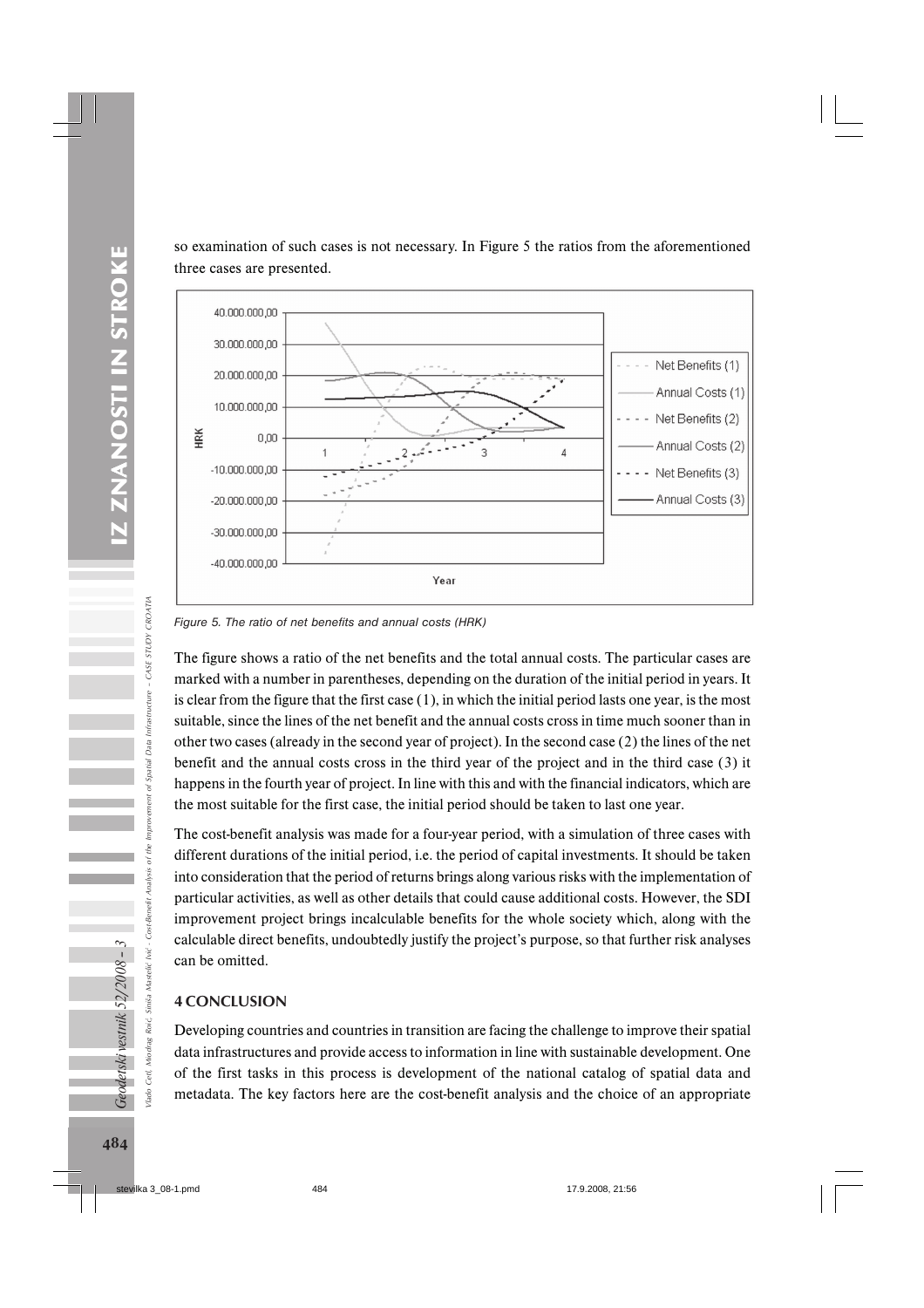the

financing model, as well as ensuring lasting maintenance and development of the spatial data infrastructure.

Improvement of the existing SDI is to be seen as a permanent public project, for the implementation of which it is necessary to devise an efficient strategy which will review the existing state and evaluate the development level of the existing SDI, examine the needs of spatial data producers and users, clearly define goals of the improvement, and plan the activities, an initial time period and the necessary resources. Each country has to develop such a strategy by itself, using experiences from the countries with highly-developed SDI.

This work sets a four-year period for the SDI improvement, after which a redefinition of the project and further implementation follow. The first year is the initial period of investment, in which the basic SDI components are worked on: partnerships, standards, spatial data customization, the Internet and technical infrastructure, and metadata. Improvement of the SDI components is done as a number of defined activities with support from appropriate resources. After the initial period, a three-year period of use and maintenance follows, after which the project is to be redefined according to the users' requests and new technologies. After defining the project, a cost-benefit analysis was made. For the purpose of examination, a number of cases were considered, in which the initial investment period varied from one to three and more years. The financial indicators obtained from the cost-benefit analysis show that the best results are accomplished if the project initial investment period is shorter.

#### REFERENCES

Acocella, N. (1998). The Foundations of Economic Policy – Values and Techniques, Cambridge, Press Syndicate of the University of Cambridge.

Annoni, A. (2004). Lessons learnt from Italian NSDI. European Commision, Joint Research Centre, Brussels, Belgium.

Bašić, T. (2007). Introduction and implementation of ESRS in Croatia. Geodetski vestnik, 51 (4), 751-762.

Cetl, V., Roić, M., Šiško, D. (2003). "Towards a Spatial Data Infrastructure in Croatia", Proceedings of 2nd FIG Regional Conference - Urban-Rural Interrelationship for Sustainable Environment, Marrakech, Morocco. FIG.

Cetl, V. (2007). Analysis of improvement of Spatial Data Infrastructure (in Croatian). PhD thesis, Faculty of geodesy, University of Zagreb, Croatia.

Donaubauer, A., J. (2004). Interoperable Nutzung verteilter Geodatenbanken mittels standardisierter Geo Web Services. PhD thesis, Fakultät für Bauingenieur- und Vermessungswesen der Technischen Universität München.

Coleman, J., D., McLaughlin, J. (1997). Defining Global Geospatial Data Infrastructure (GGDI): Components, Stakeholders and Interfaces. In International seminar on Global Geospatial Data Infrastructure, October 1997, University of North Carolina.

Gillespie, S. R. (2000). An Empirical Approach to Estimating GIS Benefits. URISA Journal, Volume 12, Number 1, pp. 7.-14.

Masser, I. (2005). Some Priorities for SDI Related Research. In Proceedings of FIG Working Week 2005 and GSDI-8 Conference, 16–21 April 2005, Cairo, Egypt.

Phillips, A., Williamson, I., Ezigbalike, C. (1999). Spatial Data Infrastructure Concepts. Australian Surveyor, Volume 44, Number 1, pp. 20.-28.

Rhind, D. (2000). Funding an NGDI. In Geospatial Data Infrastructure Concepts, Cases and Good Practice, Groot, R. and McLaughlin, J.(Ed.), New York, Oxford University Press, pp. 39.-55.

URL

URL 1. Executive Order 12906: Coordinating Geographic Data Acquisition and Access: The National Spatial Data Infrastructure. Accessed on 01. 02. 2008. on http://www.fgdc.gov/policyandplanning/executive\_order.